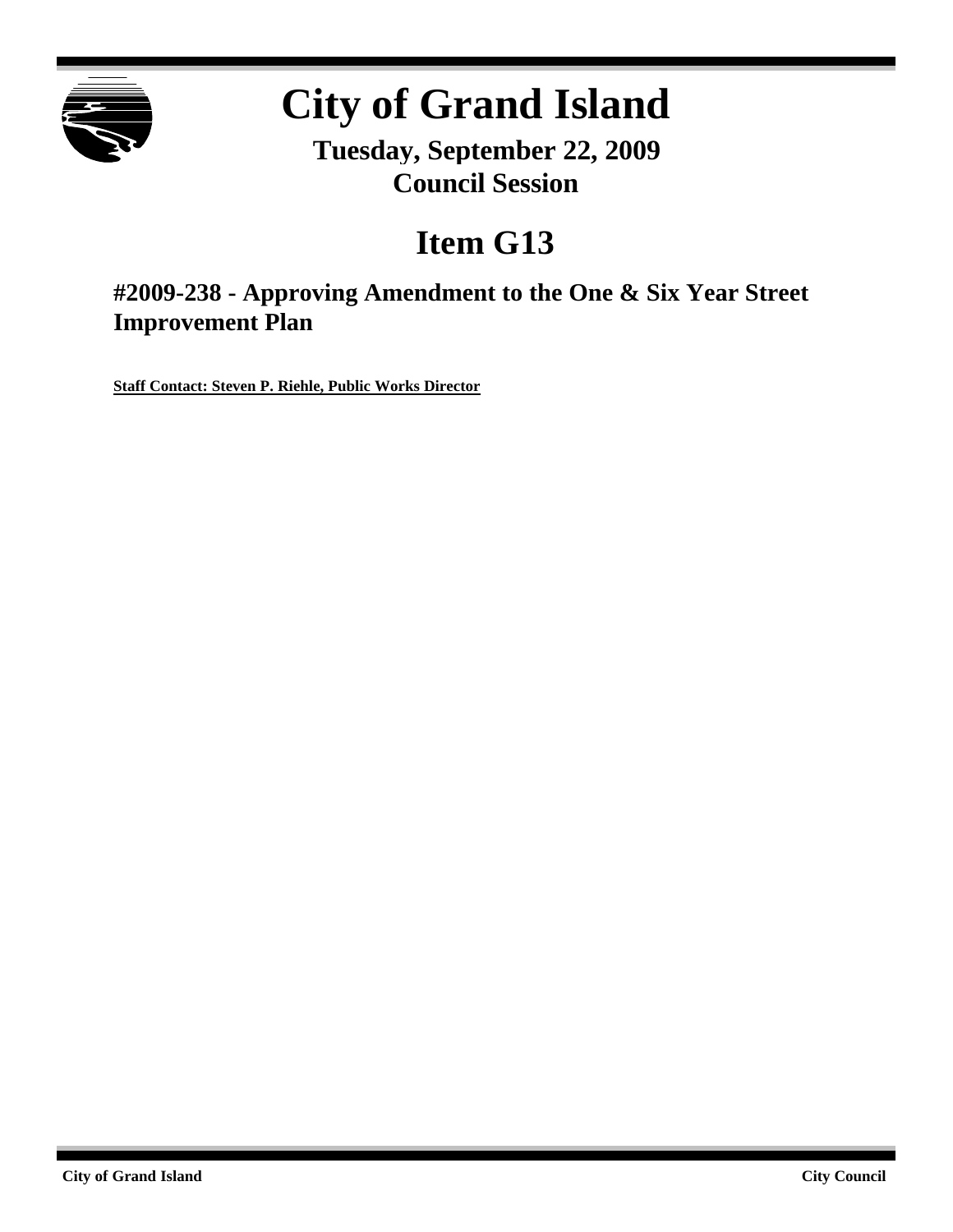### **Council Agenda Memo**

| <b>From:</b>    | Steven P. Riehle, Public Works Director                                     |  |  |  |  |  |  |  |  |
|-----------------|-----------------------------------------------------------------------------|--|--|--|--|--|--|--|--|
| <b>Meeting:</b> | September 22, 2009                                                          |  |  |  |  |  |  |  |  |
| Subject:        | Approving Amendment to the One & Six Year Street<br><b>Improvement Plan</b> |  |  |  |  |  |  |  |  |
| Item $\#$ 's:   | $G-13$                                                                      |  |  |  |  |  |  |  |  |
| $Presenter(s):$ | Steven P. Riehle, Public Works Director                                     |  |  |  |  |  |  |  |  |

#### **Background**

On February 10, 2009 the City Council approved the 2009-2014 One & Six Year Street Improvement Plan. The plan was submitted to the State of Nebraska Board of Classifications and Standards on February 18, 2009. Changes to the plan during the year must be submitted to the State of Nebraska Board of Classifications and Standards.

#### **Discussion**

The concrete base course underneath the asphalt surfacing on 1<sup>st</sup> Street, from Clark Street to Eddy Street is failing. The stresses on the roadway are significant because of the braking force of trucks approaching the Eddy Street traffic signal.

The existing surface has always been hard to maintain in an acceptable condition because of the high volume of trucks on US Highway 30. Rather than perform temporary repairs with concrete patching and replacing the asphalt surface, Public Works Administration is recommending that the entire 37' wide street be replaced with 10" thick concrete pavement from just east of Clark Street up to the west curb line of Eddy Street. The concrete surface will have an estimated life of over 35 years and will perform much better then the existing surfacing.

Public Works has plans and specifications prepared for the project to replace 1<sup>st</sup> Street. The bids for the project will be opened in October 2009 with council consideration for award of the contract at the October 13, 2009 council meeting. The funds for the work will come from the existing concrete pavement repair budget.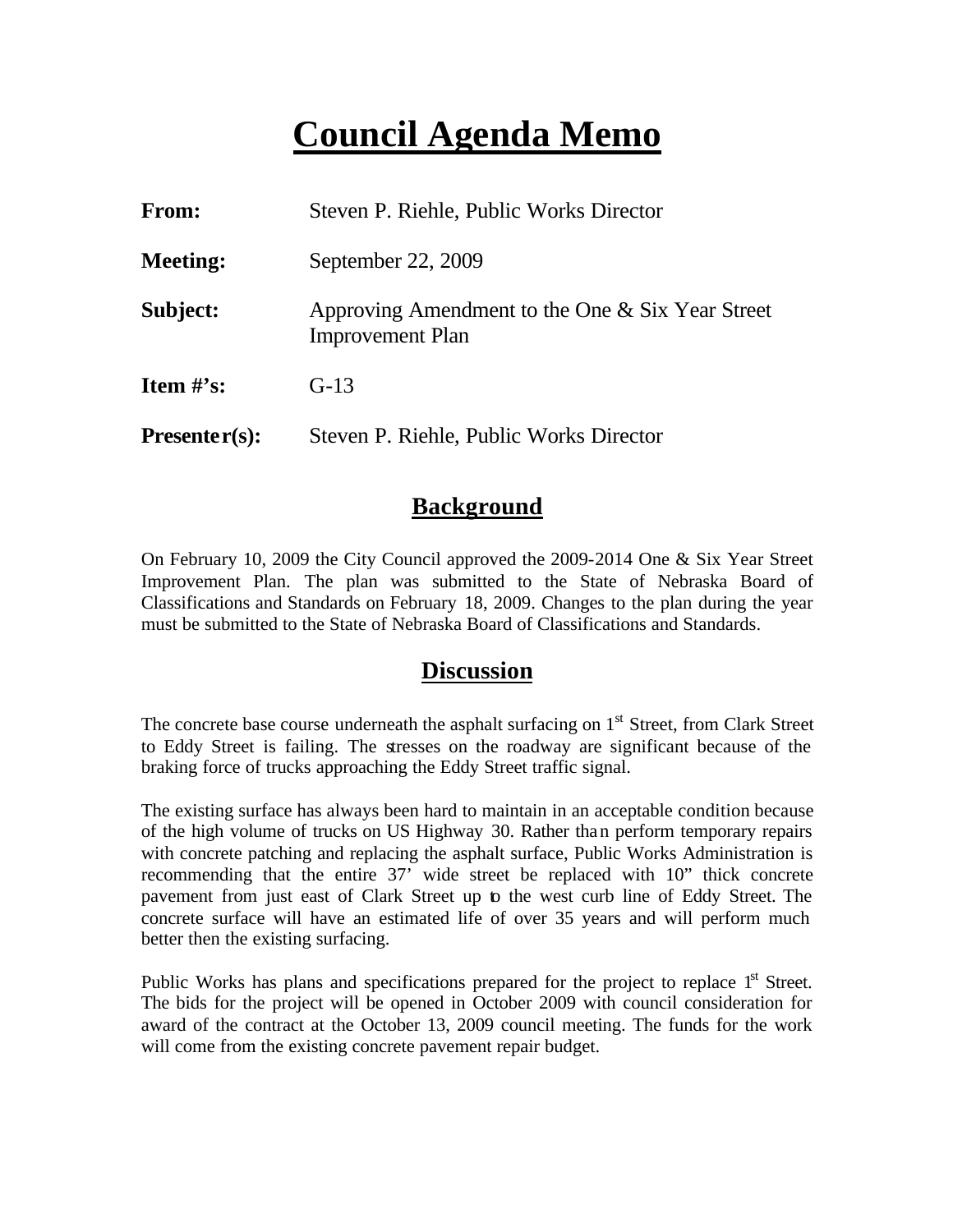#### **Alternatives**

It appears that the Council has the following alternatives concerning the issue at hand. The Council may:

- 1. Move to approve
- 2. Refer the issue to a Committee<br>3. Postpone the issue to future date
- Postpone the issue to future date
- 4. Take no action on the issue

#### **Recommendation**

Public Works Administration recommends that the Council approve the amendment to the One & Six Year Street Improvement Plan.

#### **Sample Motion**

Move to approve the amendment.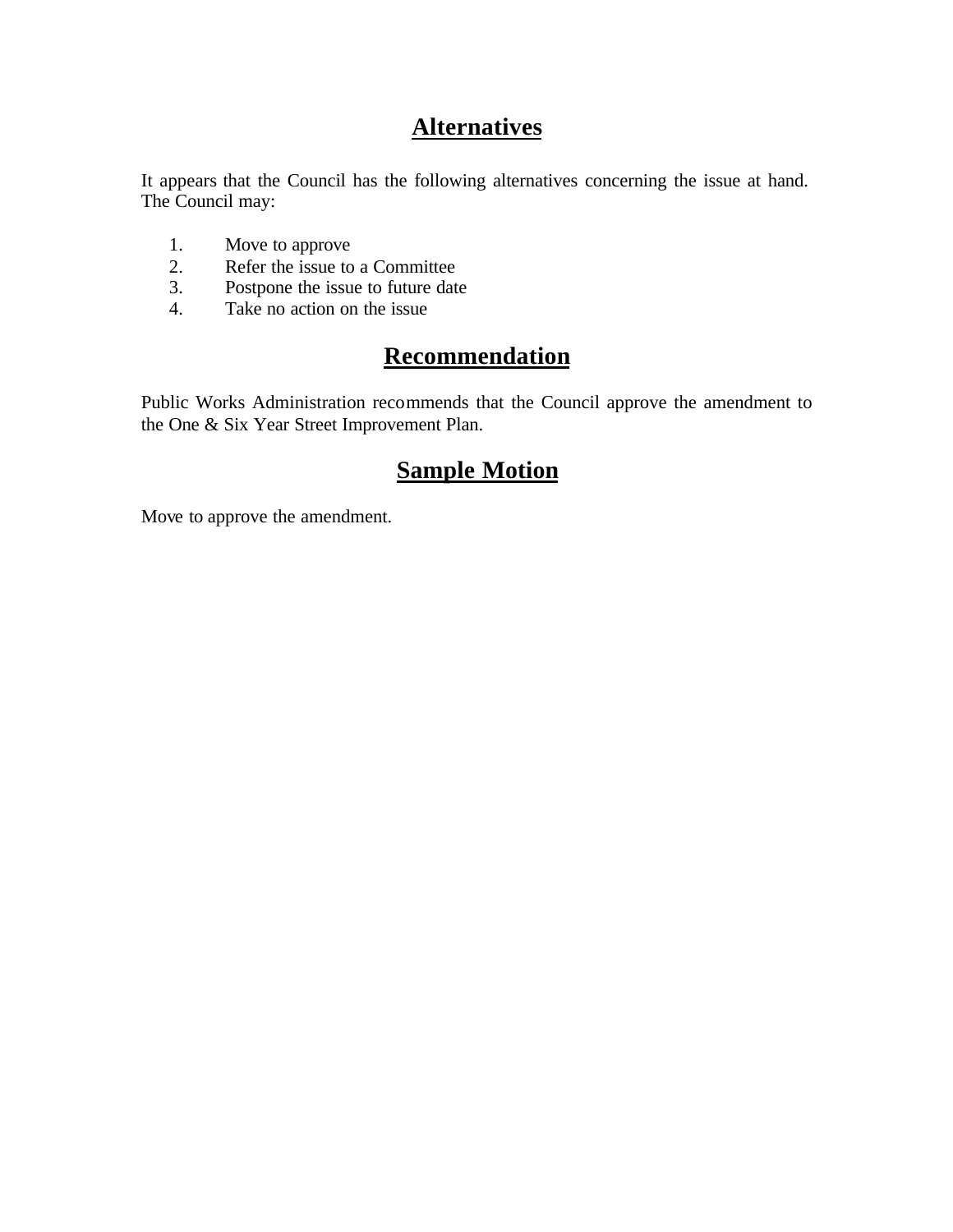### **Board of Public Roads Classifications and Standards Form 10 Notification of Revision of One-Year Plan**

| County:                                                                                                                                                                                                                                                                            |                                                                                      |                               | City:          | Village:         |                      |                                                                  |                       |                      |       |  |               |                                   |              |  |
|------------------------------------------------------------------------------------------------------------------------------------------------------------------------------------------------------------------------------------------------------------------------------------|--------------------------------------------------------------------------------------|-------------------------------|----------------|------------------|----------------------|------------------------------------------------------------------|-----------------------|----------------------|-------|--|---------------|-----------------------------------|--------------|--|
| <b>Grand Island</b><br>Reason for Revision:                                                                                                                                                                                                                                        |                                                                                      |                               |                |                  |                      |                                                                  |                       |                      |       |  |               |                                   |              |  |
| Upgrading from asphalt resurfacing as maintenance work to replacement with 10" concrete pavement<br>at 37 feet wide.                                                                                                                                                               |                                                                                      |                               |                |                  |                      |                                                                  |                       |                      |       |  |               |                                   |              |  |
| Location Description:                                                                                                                                                                                                                                                              |                                                                                      |                               |                |                  |                      |                                                                  |                       |                      |       |  |               |                                   |              |  |
| 1 <sup>st</sup> Street from Clark Street to Eddy Street                                                                                                                                                                                                                            |                                                                                      |                               |                |                  |                      |                                                                  |                       |                      |       |  |               |                                   |              |  |
|                                                                                                                                                                                                                                                                                    |                                                                                      |                               |                |                  |                      |                                                                  |                       |                      |       |  |               |                                   |              |  |
| Existing Surface Type and Structures: (Such as dirt, gravel, asphalt, concrete, culvert, or bridge)                                                                                                                                                                                |                                                                                      |                               |                |                  |                      |                                                                  |                       |                      |       |  |               |                                   |              |  |
| asphalt surfacing on a concrete base course                                                                                                                                                                                                                                        |                                                                                      |                               |                |                  |                      |                                                                  |                       |                      |       |  |               |                                   |              |  |
| Average Daily Traffic:                                                                                                                                                                                                                                                             |                                                                                      |                               |                |                  |                      | Classification Type: (As shown on Functional Classification Map) |                       |                      |       |  |               |                                   |              |  |
| <b>Major Arterial</b><br>$2028 =$<br>$2008 =$<br><b>PROPOSED IMPROVEMENT</b>                                                                                                                                                                                                       |                                                                                      |                               |                |                  |                      |                                                                  |                       |                      |       |  |               |                                   |              |  |
| Design Standard Number:                                                                                                                                                                                                                                                            |                                                                                      |                               |                |                  |                      |                                                                  |                       |                      |       |  |               |                                   |              |  |
|                                                                                                                                                                                                                                                                                    | Urban Major Arterial                                                                 |                               |                | <b>Surfacing</b> |                      |                                                                  | Thickness:<br>10 inch |                      |       |  |               | Width:<br>37 feet                 |              |  |
| Grading                                                                                                                                                                                                                                                                            |                                                                                      |                               |                |                  |                      |                                                                  |                       |                      |       |  |               |                                   |              |  |
| Aggregate                                                                                                                                                                                                                                                                          | ⊠<br><b>Right of Way</b><br>Lighting<br>Concrete                                     |                               |                |                  |                      |                                                                  |                       |                      |       |  |               |                                   |              |  |
|                                                                                                                                                                                                                                                                                    | Curb & Gutter<br><b>Utility Adjustments</b><br>$\boxtimes$                           |                               |                |                  |                      |                                                                  |                       |                      |       |  |               |                                   |              |  |
|                                                                                                                                                                                                                                                                                    | <b>Armor Coat</b><br><b>Drainage Structures</b><br>Fencing<br><b>Erosion Control</b> |                               |                |                  |                      |                                                                  |                       |                      |       |  |               |                                   |              |  |
| Asphalt                                                                                                                                                                                                                                                                            |                                                                                      | $\boxtimes$<br>Roadway Width: |                |                  | Sidewalks<br>Length: |                                                                  |                       |                      | Type: |  |               |                                   |              |  |
| <b>Bridge to Remain in Place</b>                                                                                                                                                                                                                                                   |                                                                                      |                               |                |                  |                      |                                                                  |                       |                      |       |  |               |                                   |              |  |
| <b>New Bridge</b>                                                                                                                                                                                                                                                                  |                                                                                      |                               | Roadway Width: |                  |                      |                                                                  | Length:               |                      |       |  |               | Type:                             |              |  |
| <b>Box Culvert</b>                                                                                                                                                                                                                                                                 |                                                                                      |                               | Rise:<br>Span: |                  |                      |                                                                  | Length:               |                      |       |  | Type:         |                                   |              |  |
| <b>Culvert</b>                                                                                                                                                                                                                                                                     |                                                                                      |                               | Diameter:      |                  |                      |                                                                  | Length:               |                      |       |  |               | Type:                             |              |  |
| <b>Bridges and Culverts Sized</b>                                                                                                                                                                                                                                                  |                                                                                      |                               |                |                  | Yes                  |                                                                  | $\boxtimes$ N/A       |                      |       |  |               | <b>Hydraulic Analysis Pending</b> |              |  |
| <b>Other Construction Features:</b>                                                                                                                                                                                                                                                |                                                                                      |                               |                |                  |                      |                                                                  |                       |                      |       |  |               |                                   |              |  |
| The street also serves as a highway and carries eastbound US Highway 30 traffic.                                                                                                                                                                                                   |                                                                                      |                               |                |                  |                      |                                                                  |                       |                      |       |  |               |                                   |              |  |
| There will be 8.5 feet wide (including curb) parallel parking stalls along the north side of the street. The<br>southernmost lane will be 13 feet wide including the curb. The center lane will be 15.5 feet wide to<br>provide clearance between parked cars and through traffic. |                                                                                      |                               |                |                  |                      |                                                                  |                       |                      |       |  |               |                                   |              |  |
| The new 10" thick portland cement concrete roadway will be constructed to NDOR standards with<br>dowel bars placed for load transfer at the transverse contraction joints.                                                                                                         |                                                                                      |                               |                |                  |                      |                                                                  |                       |                      |       |  |               |                                   |              |  |
|                                                                                                                                                                                                                                                                                    | ★                                                                                    | <b>COUNTY</b>                 |                | $\star$ CITY     |                      | $\star$ STATE                                                    |                       | <b>FEDERAL</b><br>★. |       |  | $\star$ OTHER |                                   | <b>TOTAL</b> |  |
| <b>ESTIMATED COST</b><br>(in Thousands)<br>★ OPTIONAL                                                                                                                                                                                                                              |                                                                                      |                               | 77             |                  |                      |                                                                  |                       |                      |       |  |               |                                   | 77           |  |
|                                                                                                                                                                                                                                                                                    | Project Length: (Nearest Tenth, State Unit of Measure)                               |                               |                |                  |                      |                                                                  | Project No.           |                      |       |  |               |                                   |              |  |
| M310-570<br>0.1                                                                                                                                                                                                                                                                    |                                                                                      |                               |                |                  |                      |                                                                  |                       |                      |       |  |               |                                   |              |  |
| Signature:                                                                                                                                                                                                                                                                         | Title:<br>Date:                                                                      |                               |                |                  |                      |                                                                  |                       |                      |       |  |               |                                   |              |  |
| <b>Public Works Director/City Engineer</b><br>September 22, 2009                                                                                                                                                                                                                   |                                                                                      |                               |                |                  |                      |                                                                  |                       |                      |       |  |               |                                   |              |  |